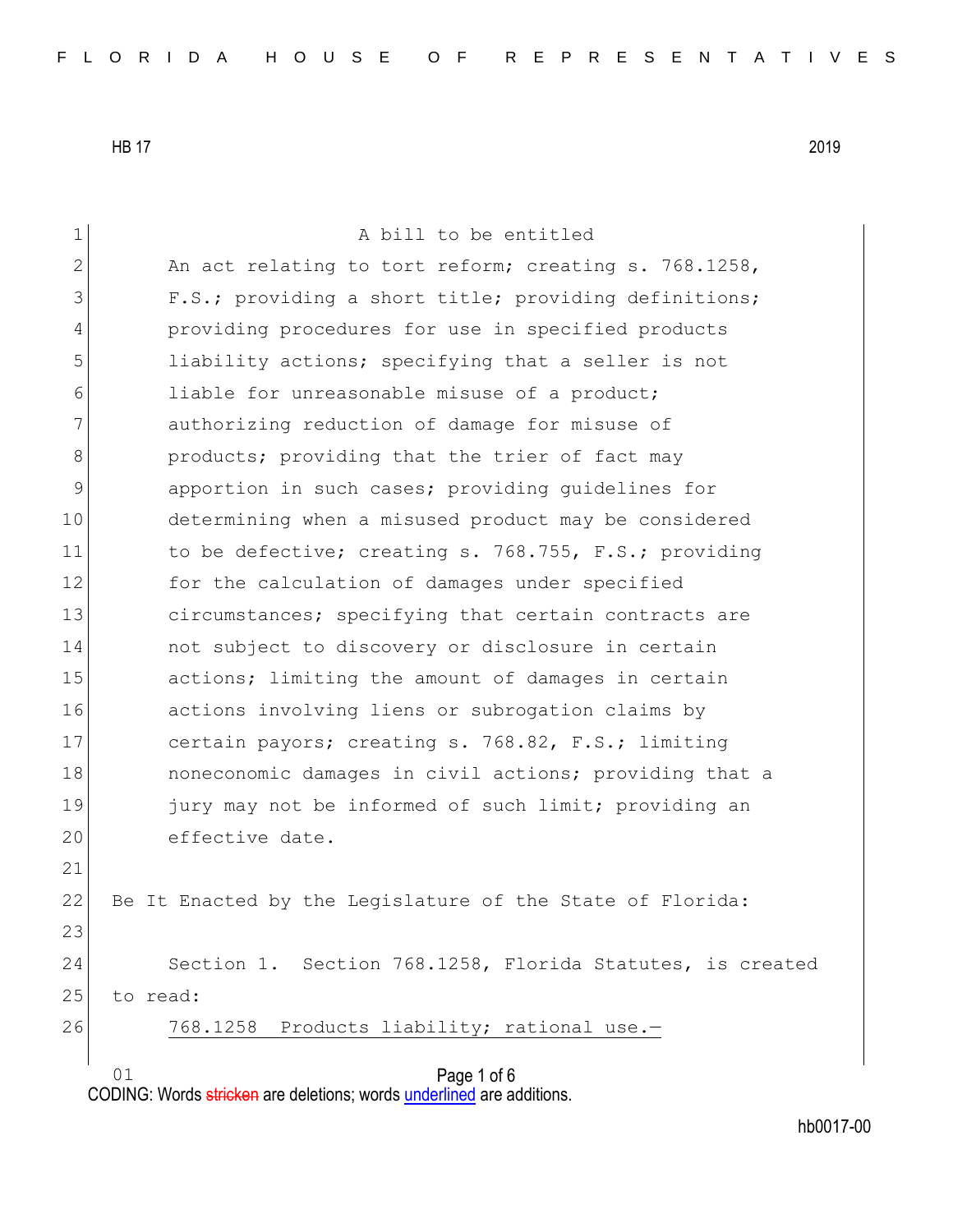|  |  |  |  |  |  |  |  |  |  | FLORIDA HOUSE OF REPRESENTATIVES |  |  |  |  |  |  |  |  |  |  |  |  |  |  |  |  |
|--|--|--|--|--|--|--|--|--|--|----------------------------------|--|--|--|--|--|--|--|--|--|--|--|--|--|--|--|--|
|--|--|--|--|--|--|--|--|--|--|----------------------------------|--|--|--|--|--|--|--|--|--|--|--|--|--|--|--|--|

01 Page 2 of 6 27 (1) SHORT TITLE. - This section may be cited as the 28 | "Rational Use of a Product Act" and shall apply in any products 29 liability action as defined in s. 768.81. 30 (2) DEFINITIONS.—As used in this section, the term: 31 (a) "Misuse" means the use of a product for a purpose or 32 manner different from the purpose or manner for which the 33 product was manufactured. Misuse includes, but is not limited 34 to, a use that is: 35 1. Unintended by the seller; 36 2. Inconsistent with a specification or standard 37 applicable to the product; 38 3. Contrary to an instruction or warning provided by the 39 seller or other person possessing knowledge or training 40 regarding the use or maintenance of the product; or 41 4. Determined to be improper by a federal or state agency. 42 (b) "Seller" means the manufacturer, wholesaler, 43 distributor, or retailer of the relevant product. 44 (c) "Unreasonable misuse" means a type of misuse in which 45 a product was used for a purpose or in a manner that was not 46 reasonably foreseeable by the seller, or a reasonably prudent 47 person would not have used the product in the same or similar 48 manner or circumstances. The reasonableness of the conduct of a 49 person who is a member of an occupation or profession with 50 special training or experience in the use of the product shall 51 be determined based on use of the product by a reasonably 52 prudent member of that occupation or profession in the similar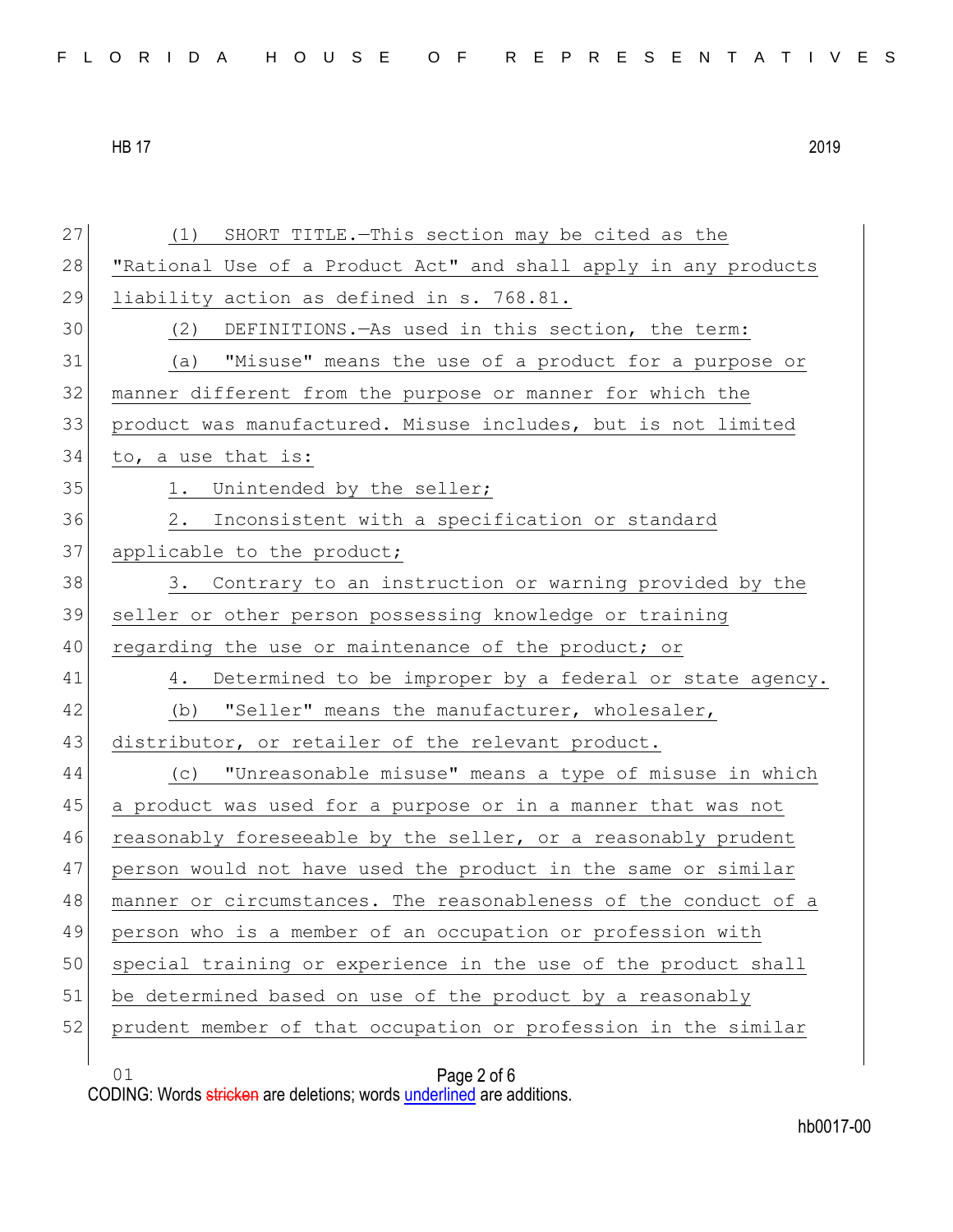| 53 | circumstances.                                                   |
|----|------------------------------------------------------------------|
| 54 | MISUSE OF A PRODUCT; AFFIRMATIVE DEFENSE.-<br>(3)                |
| 55 | (a) A seller is not liable in a civil action for harm            |
| 56 | caused by unreasonable misuse of its product. Unreasonable       |
| 57 | misuse of a product is an affirmative defense.                   |
| 58 | If paragraph (a) does not apply, the plaintiff's<br>(b)          |
| 59 | damages may be reduced to the extent any misuse contributed to   |
| 60 | the injury. The trier of fact may determine that the harm was    |
| 61 | caused solely by such misuse.                                    |
| 62 | MISUSE IN PRODUCT LIABILITY ACTIONS.-<br>(4)                     |
| 63 | A misused product may be considered defective in<br>(a)          |
| 64 | design when the reasonably foreseeable risks of harm related to  |
| 65 | the misuse of the product could have been significantly reduced  |
| 66 | or avoided by an alternative design that:                        |
| 67 | Would not have caused an unreasonable increase in the<br>1.      |
| 68 | cost of designing and manufacturing the product for its intended |
| 69 | use;                                                             |
| 70 | Would not have reduced the efficiency, utility, or<br>2.         |
| 71 | safety of the product for its intended use; and                  |
| 72 | Was available at the time of manufacture.<br>3.                  |
| 73 | A misused product may be considered defective because<br>(b)     |
| 74 | of inadequate instructions or warnings when the reasonably       |
| 75 | foreseeable risks of harm posed by a misuse of the product could |
| 76 | have been significantly reduced or avoided by providing          |
| 77 | additional instructions or warnings regarding the dangers of the |
| 78 | misuse at issue. A product is not defective if additional        |
|    | 01<br>Page 3 of 6                                                |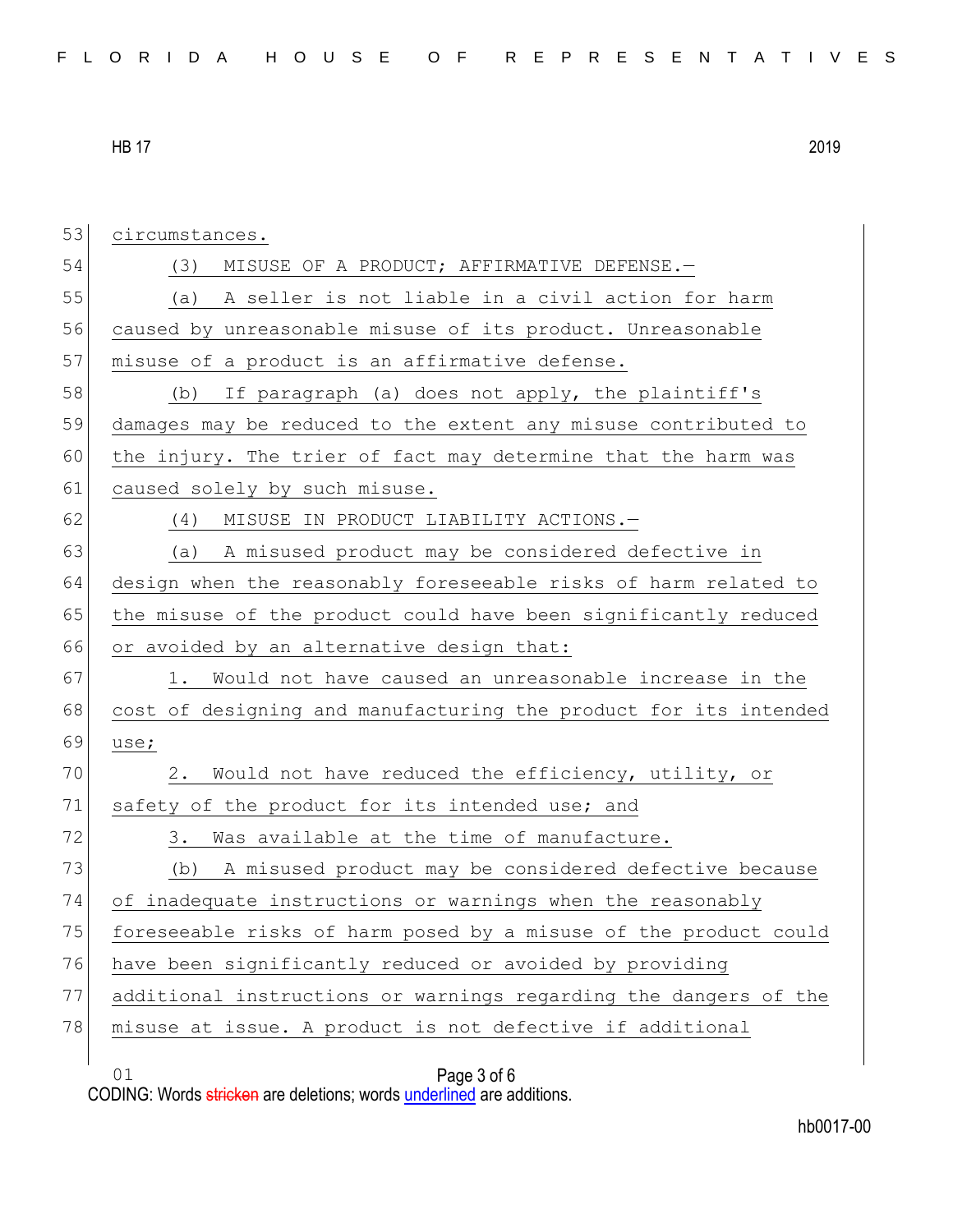01 Page 4 of 6 79 instructions or warnings related to such misuse would have 80 detracted from instructions or warnings intended to prevent more 81 serious or likely hazards. 82 Section 2. Section 768.755, Florida Statutes, is created 83 to read: 84 768.755 Damages recoverable for cost of medical or health 85 care services; evidence of amount of damages; applicability. 86 (1) In a personal injury or wrongful death action to which 87 this part applies, damages for the cost of medical or health 88 care services provided to a claimant shall be calculated as 89 follows: 90 (a) If a claimant received and paid a health care provider 91 for medical or health care services, and there is no outstanding 92 balance for those services, the actual amount remitted to the 93 provider is the maximum amount recoverable. Any difference 94 between the amount originally billed by the provider and the 95 actual amount remitted to the provider is not recoverable or 96 admissible in evidence. 97 (b) If a claimant received medical or health care services 98 that were paid by a government program or private health 99 insurance for which there is no outstanding balance due to the 100 provider other than a copayment or deductible owed by the 101 claimant, the actual amount remitted to the provider by the 102 government program or private health insurance, plus any 103 copayment or deductible owed by the claimant, is the maximum 104 amount recoverable. Any difference between the amount originally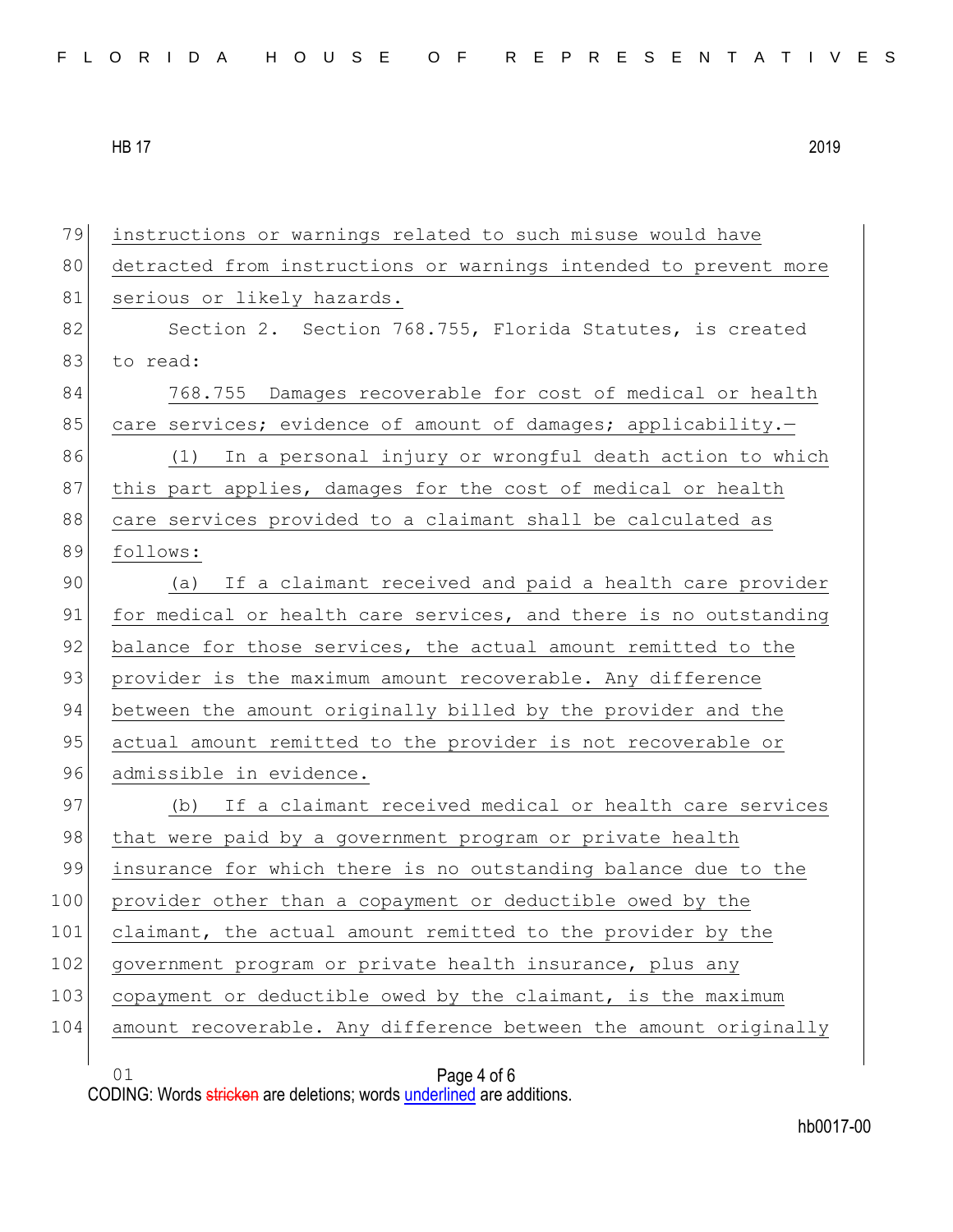| 105 | billed by the provider and the sum of the actual amount remitted |
|-----|------------------------------------------------------------------|
| 106 | to the provider and the copayment or deductible owed by the      |
| 107 | claimant is not recoverable or admissible in evidence.           |
| 108 | (c) If a health care provider provided medical or health         |
| 109 | care services to a claimant for which an outstanding balance is  |
| 110 | due to the health care provider, and for claims asserted for     |
| 111 | medical or health care services to be provided to the claimant   |
| 112 | in the future, the maximum amount recoverable is the amount      |
| 113 | accepted from Medicare in payment for such services by other     |
| 114 | health care providers in the same geographic area. This          |
| 115 | limitation also applies to any lien asserted for such services   |
| 116 | in the action, with the exception of liens identified in         |
| 117 | subsection (3).                                                  |
| 118 | (2) An individual contract between a health care provider        |
| 119 | and an authorized insurer offering health insurance, as defined  |
| 120 | in s. 624.603, or health maintenance organization, as defined in |
| 121 | s. 641.19, is not subject to discovery or disclosure in an       |
| 122 | action under this part, and such information is not admissible   |
| 123 | in evidence in an action to which this part applies.             |
| 124 | Notwithstanding this section, if a Medicaid managed<br>(3)       |
| 125 | care plan, Medicare, or a payor regulated under the Florida      |
| 126 | Insurance Code covered or is covering the cost of a claimant's   |
| 127 | medical or health care services and has given notice of its      |
| 128 | intent to assert a lien or subrogate a claim for past medical    |
| 129 | expenses in the action, the amount of the lien or subrogation    |
| 130 | claim, in addition to the amount of a copayment or deductible    |
|     | 01<br>Page 5 of 6                                                |